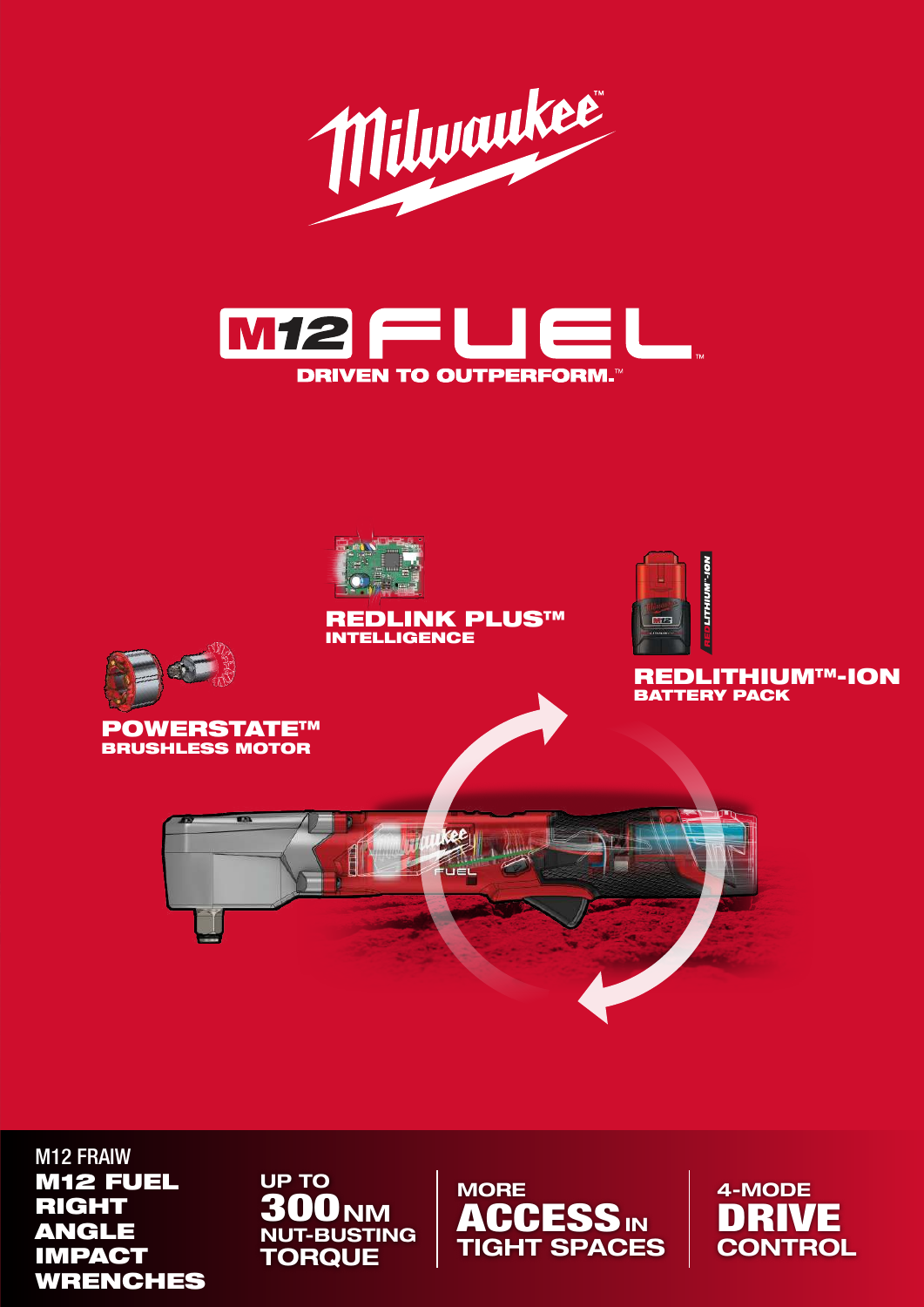

# DRIVEN TO OUTPERFORM.

M12 FUEL is engineered for the most demanding tradesmen in the world. M12 FUEL delivers unrivaled performance in a compact structure and features three MILWAUKEE exclusive innovations - the POWERSTATE™ Brushless Motor, REDLITHIUM™-ION Battery Pack and REDLINK PLUS™ Intelligence Hardware and Software - that deliver unmatched power, run-time and durability. Simply put, the M12 FUEL Digital Torque Wrench is fast, accurate and a productive tool for installations.





Longer usable reach in tight spaces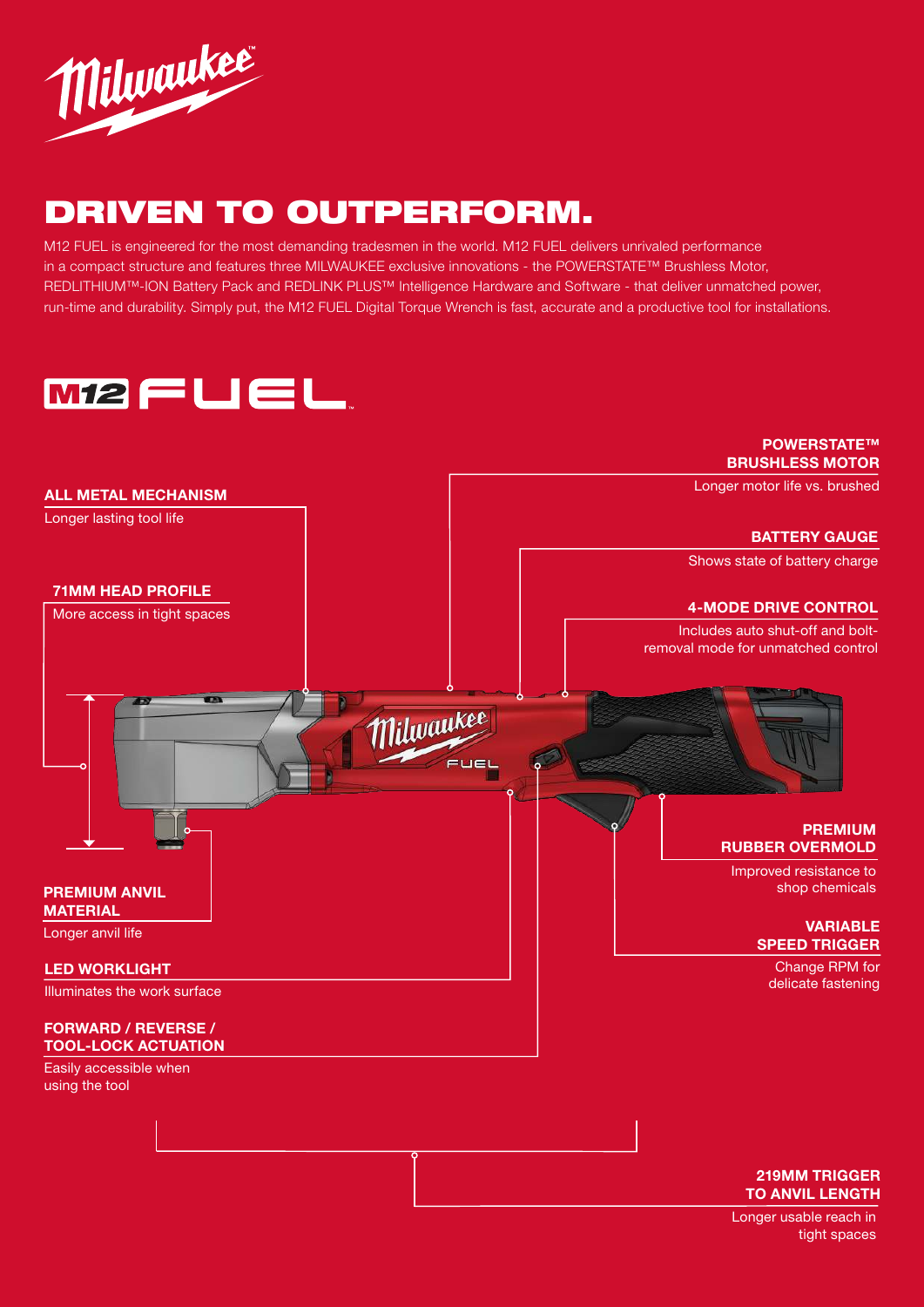### M12 FUEL RIGHT ANGLE IMPACT WRENCHES

## UP TO 300NM NUT-BUSTING **TORQUE**



- Delivers best-inclass torque output
- Superior power offers true pneumatic replacements
- Ability to complete high demand

## **MORE** ACCESS TIGHT SPACES



- Designed with a slim head profile for more access
- Long body design allows users longer usable reach
- Ability to complete applications that traditional pistol-grip impact tools cannot
- **Decreases the** need for socket extensions often used with pistolgrip impact tools.

### 4-MODE DRIVE **CONTROL**



■ 4-Modes offer users the most drive options in the industry on a right angle impact wrench



# SPECIFICATIONS

#### M12 FUEL 1/2" Right Angle Impact Wrench

| <b>DESCRIPTION</b> | <b>SPECIFICATIONS</b>               |
|--------------------|-------------------------------------|
| <b>Torque</b>      | 90 / 160 / 270 Nm                   |
| <b>RPM</b>         | $0 - 1,550 / 2,300 / 3,000 / 3,000$ |
| Anvil              | 1/2" SQ w/ Friction Ring            |

| <b>DESCRIPTION</b>        | <b>SPECIFICATIONS</b>               |
|---------------------------|-------------------------------------|
| <b>Nut-Busting Torque</b> | 300Nm                               |
| <b>IPM</b>                | $0 - 1,350 / 2,700 / 3,600 / 3,600$ |
| Weight (w/2.0Ah Battery)  | 1.5 <sub>kq</sub>                   |

#### M12 FUEL 3/8" Right Angle Impact Wrench

| <b>DESCRIPTION</b> | <b>SPECIFICATIONS</b>               |
|--------------------|-------------------------------------|
| <b>Torgue</b>      | 90 / 160 / 270 Nm                   |
| <b>RPM</b>         | $0 - 1,550 / 2,300 / 3,000 / 3,000$ |
| Anvil              | 3/8" SQ w/ Friction Ring            |

| <b>DESCRIPTION</b>        | <b>SPECIFICATIONS</b>               |
|---------------------------|-------------------------------------|
| <b>Nut-Busting Torque</b> | 300Nm                               |
| <b>IPM</b>                | $0 - 1.350 / 2,700 / 3,600 / 3,600$ |
| Weight (w/2.0Ah Battery)  | 1.5 <sub>kq</sub>                   |